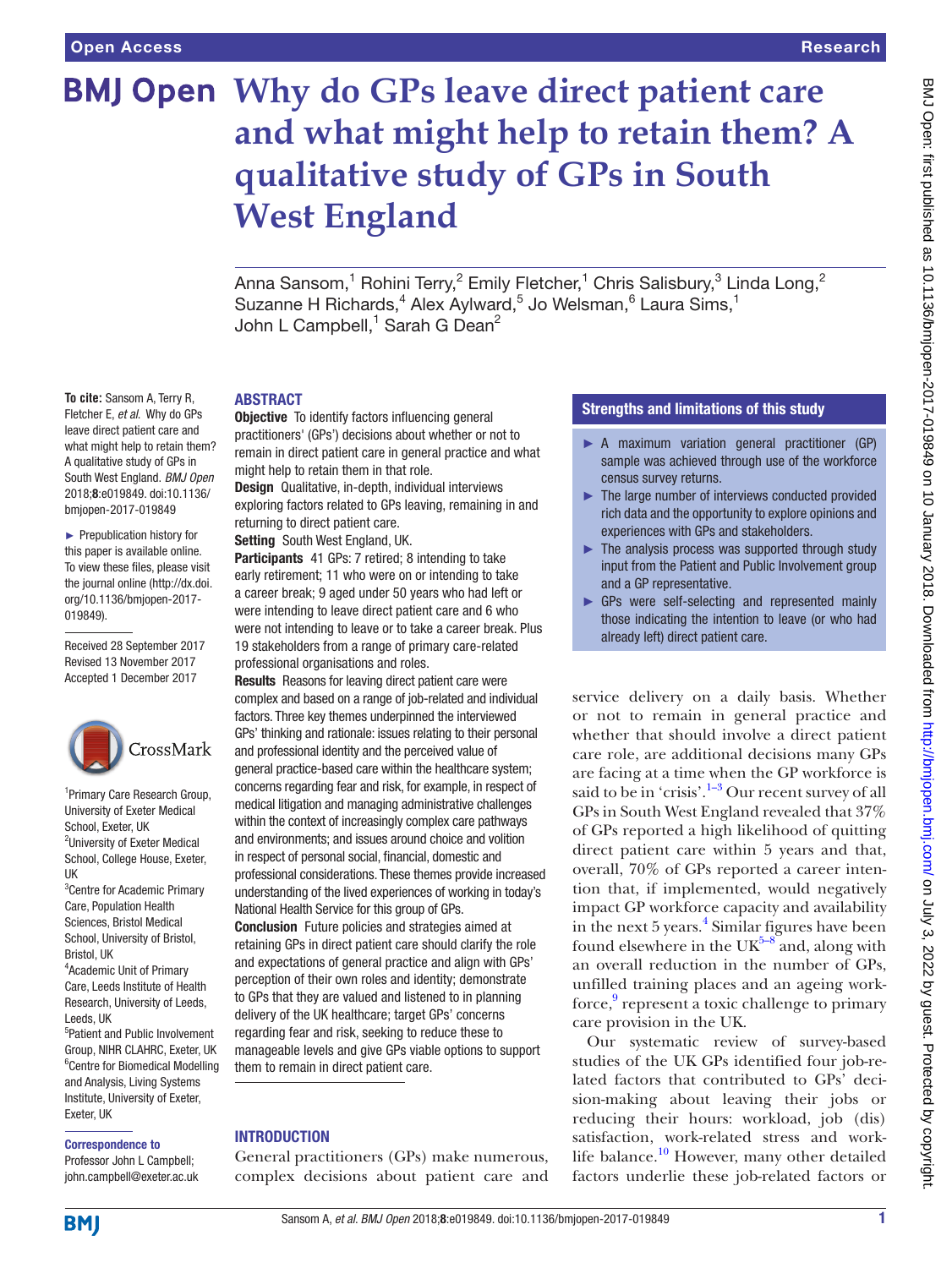#### <span id="page-1-0"></span>Table 1 Number of general practitioner (GP) interviewees in each interview category (n=41)

| <b>GP</b> interview category                                   | <b>Number</b><br>interviewed |
|----------------------------------------------------------------|------------------------------|
| Retired GPs (age 50+ years)                                    |                              |
| GPs intending to retire (50–60 years)                          | 8                            |
| GPs on or intending to take a career break<br>(any age)        | 11                           |
| GPs who had quit or were intending to quit<br>$(35-49)$ years) | 9                            |
| Staying GPs (any age; 'high' or 'very high'<br>morale)         | 6                            |
| Total                                                          | 41                           |

may influence decisions.<sup>10</sup> Few qualitative studies provide a contemporary view of decision-making or include GPs of more than one age group or decision outcome.<sup>11</sup> There is also a lack of evidence to support the view that recent policies and strategies developed to address GP workforce retention (eg, as outlined in the General Practice Forward View<sup>12</sup>) will help to reverse the GP shortage. In the meantime, existing GPs of all ages still face the decision about whether or not to remain in direct patient care. The aim of this study was to gain insight into the lived experiences of GPs in today's National Health Service (NHS), with the intention of identifying factors which, if addressed, might facilitate retention in direct patient care. This was part of a larger mixed methods study seeking to inform the development of policies and strategies to support the retention of experienced GPs (ReGROUP).

## **METHOD**

During the course of a survey of all GPs in South West England, $4$  GPs were asked about their future intentions (within the next 5 years) regarding remaining in, leaving or taking a break from direct patient care, or reducing their hours. A sample population was drawn from survey respondents who reported being willing to be interviewed and who met the eligibility criteria for one of five interview categories ([table](#page-1-0) 1). A maximum variation approach was used to identify a purposive sample of GPs from practices of varying size and deprivation, GP demographic profiles and GP role (partner, salaried or locum).

We created a second sampling frame of key stakeholders to obtain the views of other professionals with direct experience of GP workforce issues and who could comment on the impact on practice organisation and management. Convenience sampling was used to identify individuals from a range of healthcare roles and professional organisations to be approached for interview within South West England.

An invitation letter, information sheet and consent form were sent to each potential participant. A maximum of three attempts were made to contact and schedule an interview before moving on to the next potential

participant in the sampling frame. We paused halfway through recruitment to review the sample and to determine whether adjustments were needed in our sampling approach.

Semi-structured interview schedules were developed using themes identified from the literature and through discussion with the study's patient and public involvement (PPI) members and GP representative. Individual interviews were conducted face-to-face, by telephone or by Skype video call depending on the participant's preference. Interviews were conducted by one of two experienced, postdoctoral, female, qualitative researchers (AS and RT) from May to November 2016. Interviews were audio-recorded, transcribed verbatim and anonymised. Interviewees provided consent prior to interview and were offered a gift voucher in acknowledgement of their time.

Transcripts from GP and stakeholder interviews were analysed together. Transcribed interviews were entered into data management software QSR NVivo V.11 $<sup>13</sup>$  and</sup> analysed using thematic analysis. An initial coding frame was independently constructed by AS and RT, based on five transcripts. Following discussions, a consensus about the coding frame was reached. The coding frame was then independently tested by AS and RT with two further interview transcripts and final modifications were made. All transcripts were coded using this final coding frame. Detailed project notes were kept regarding further refinement of any existing, or the addition of new, codes. To aid trustworthiness and reduce any potential bias, the researchers wrote field notes and reflexive memos and discussed these during peer debriefing sessions.

Discussions to help analyse emerging themes were held by the research team (AS, RT and SD) along with the PPI group and a GP representative (who was not a study participant). Recruitment and analysis were concurrent; data collection concluded when code and meaning saturation had been reached.<sup>14</sup> A written summary of the findings was shared with all participants at the end of the study.

## Patient and public involvement

Patient representatives were recruited from local PPI networks and chaired by JW, Engaged Research Fellow. The group consisted of two men and five women representing individuals with experience of a range of longterm physical and mental health conditions. Some of the group also had experience as carers for elderly relatives or for children with life-altering health conditions. One member had extensive experience as a lay representative for Clinical Commissioning Groups and Quality Outcome Framework as a lay assessor of GP practices.

PPI members were involved throughout this study, using their experiences and patient perspectives to contribute to several key stages including: initial study design and funding application; review of application for ethical approval and development of qualitative interview questions. They also took part in group discussions with the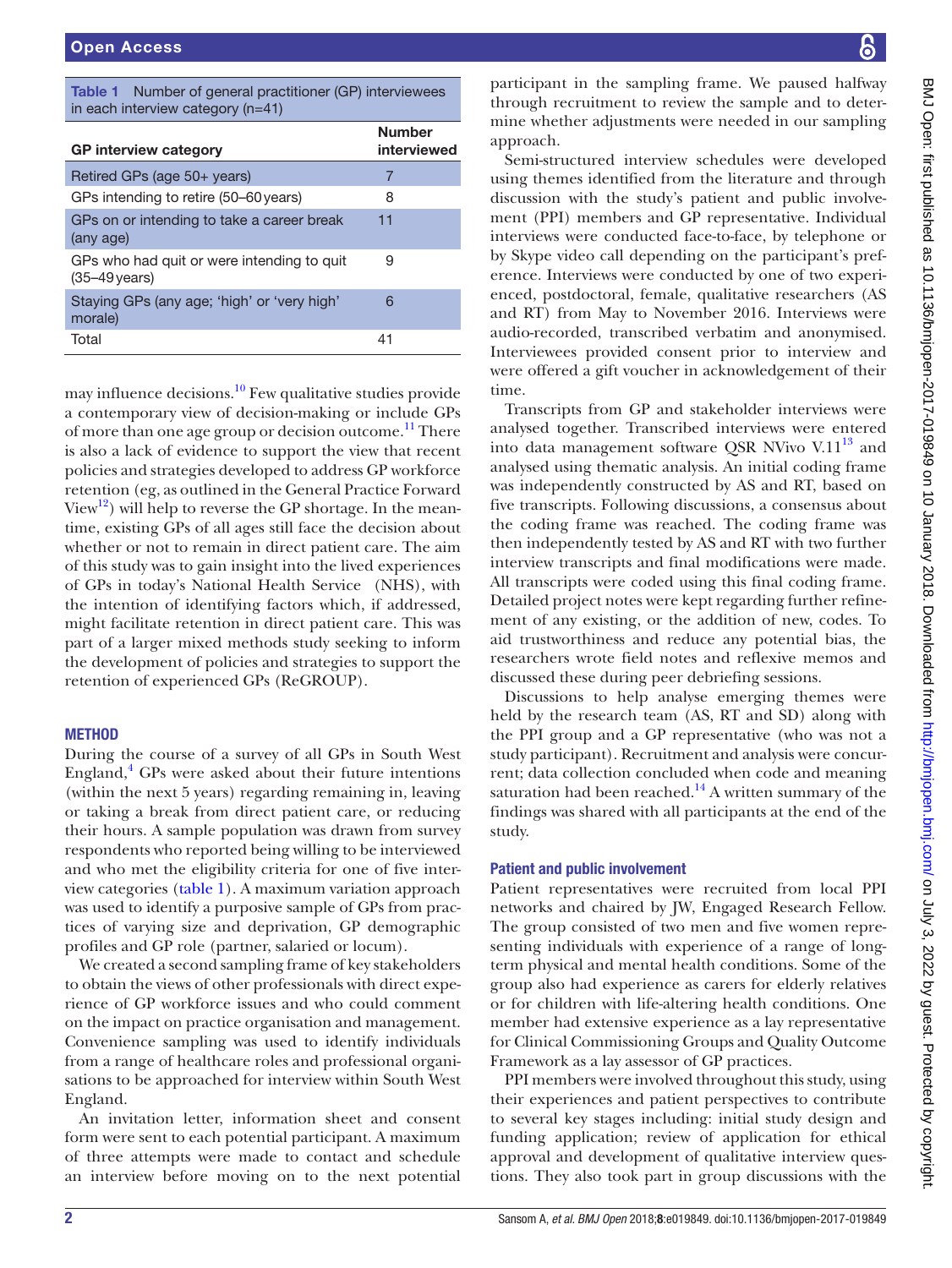<span id="page-2-0"></span>

| Table 2                                                  | Demographic distribution of GP sample (n=41) |  |  |  |
|----------------------------------------------------------|----------------------------------------------|--|--|--|
| GP role (current or most recent)                         |                                              |  |  |  |
| Partner                                                  | 22                                           |  |  |  |
| Salaried<br>5                                            |                                              |  |  |  |
| Locum                                                    | 14                                           |  |  |  |
| Gender                                                   |                                              |  |  |  |
| Female                                                   | 21                                           |  |  |  |
| Male                                                     | 20                                           |  |  |  |
| Ethnicity                                                |                                              |  |  |  |
| White                                                    | 41                                           |  |  |  |
| Other                                                    | 0                                            |  |  |  |
| Age (years)                                              |                                              |  |  |  |
| $<$ 40                                                   | $\overline{7}$                               |  |  |  |
| $40 - 49$                                                | 16                                           |  |  |  |
| $50+$                                                    | 18                                           |  |  |  |
| Practice list size*                                      |                                              |  |  |  |
| $<$ 3500-8000                                            | 8                                            |  |  |  |
| >8000                                                    | 21                                           |  |  |  |
| Not known†                                               | 12                                           |  |  |  |
| Practice Index of Multiple Deprivation (IMD 2015) score* |                                              |  |  |  |
| 1-5 (more deprived)                                      | 10                                           |  |  |  |
| 6-10 (less deprived)                                     | 19                                           |  |  |  |
| Not known*                                               | 12                                           |  |  |  |

\*Public Health England: [http://fingertips.phe.org.uk/profile/general](http://fingertips.phe.org.uk/profile/general-practice)[practice](http://fingertips.phe.org.uk/profile/general-practice)

†GPs who were locums and attached to more than one practice. GP, general practitioner.

researchers to help refine themes and interpret the data during the analysis process; and contributed to discussion about the implications of the findings. A final dissemination and debriefing workshop took place with the PPI members at the end of the study.

# **RESULTS**

Thirty-one per cent (694/2248) of those who returned the GP workforce census survey were eligible for interview. Invitations were sent to a purposive sample of 98 GPs and to a convenience sample of 41 stakeholders; 44 GPs and 19 stakeholders agreed to be interviewed. Interviews were conducted by telephone (31 GPs; 15 stakeholders), face-to-face (8 GPs; 4 stakeholders) and Skype (2 GPs). Interviews lasted between 15 and 73min. Scheduling difficulties resulted in three GPs who had agreed to interview not being interviewed.

Interviewees were recruited from urban and rural areas across South West England. GP interviewees included partner, salaried and locum GPs. [Table](#page-1-0) 1 reports the number of GPs interviewed in each interview category. [Table](#page-2-0) 2 illustrates participants' demographic and practice characteristics (where known). [Table](#page-2-1) 3 reports stakeholders' roles and the organisations they represented.

<span id="page-2-1"></span>

| <b>Table 3</b> Stakeholder roles and organisations $(n=19)$ |                                                 |                              |
|-------------------------------------------------------------|-------------------------------------------------|------------------------------|
|                                                             | Role/organisations represented                  | <b>Number</b><br>interviewed |
|                                                             | <b>Clinical Commissioning Group</b>             | 4                            |
|                                                             | Local Medical Committee                         | 3                            |
|                                                             | <b>Care Quality Commission</b>                  | $\overline{2}$               |
|                                                             | Regional organisation                           | 1                            |
| issues                                                      | General practitioner with interest in workforce | 4                            |
| Practice manager                                            |                                                 | 1                            |
| Nurse practitioner                                          |                                                 | 1                            |
|                                                             | Other allied health professional                | 1                            |
| Pharmacist                                                  |                                                 | $\mathcal{P}$                |
| Total                                                       |                                                 | 19                           |

Stakeholders provided greater perspectives of the broader issues; 11 of the stakeholders had also been, or were currently, GPs (in addition to any other role).

In-depth analysis of interview data revealed three themes underpinning GPs' thinking and rationale in respect of continuing to provide direct patient care: issues relating to their personal and professional identity and the perceived value of general practice-based care within the healthcare system; concerns regarding fear and risk, for example, in respect of medical litigation and managing administrative challenges within the context of increasingly complex care pathways and environments; and issues around choice and volition in respect of personal social, financial, domestic and professional considerations. These themes are presented in this paper. Additional findings from the interviews, broader than the scope of this paper, are provided in our full ReGROUP study report to the funder (NIHR study number 14/196/02).

## Identity and value

Three subthemes related to identity and value were identified.

## Boundaries and expectations for general practice

Changes within general practice have led to diminished clarity around professional boundaries and unrealistic expectations about what general practice can (and should) deliver. Tensions were identified between the primary and secondary care interface: general practice tended to 'pick up' and manage aspects of care that were felt to be the remit of other services and there was a clear sense that the 'buck stops' with general practice:

GPs, being the out of hospital doctors, have had to pick up everything (…) And eventually the buck stops with the GP. (GP stakeholder)

## GP identity, professionalism and morale

Identity and professionalism were important to GPs: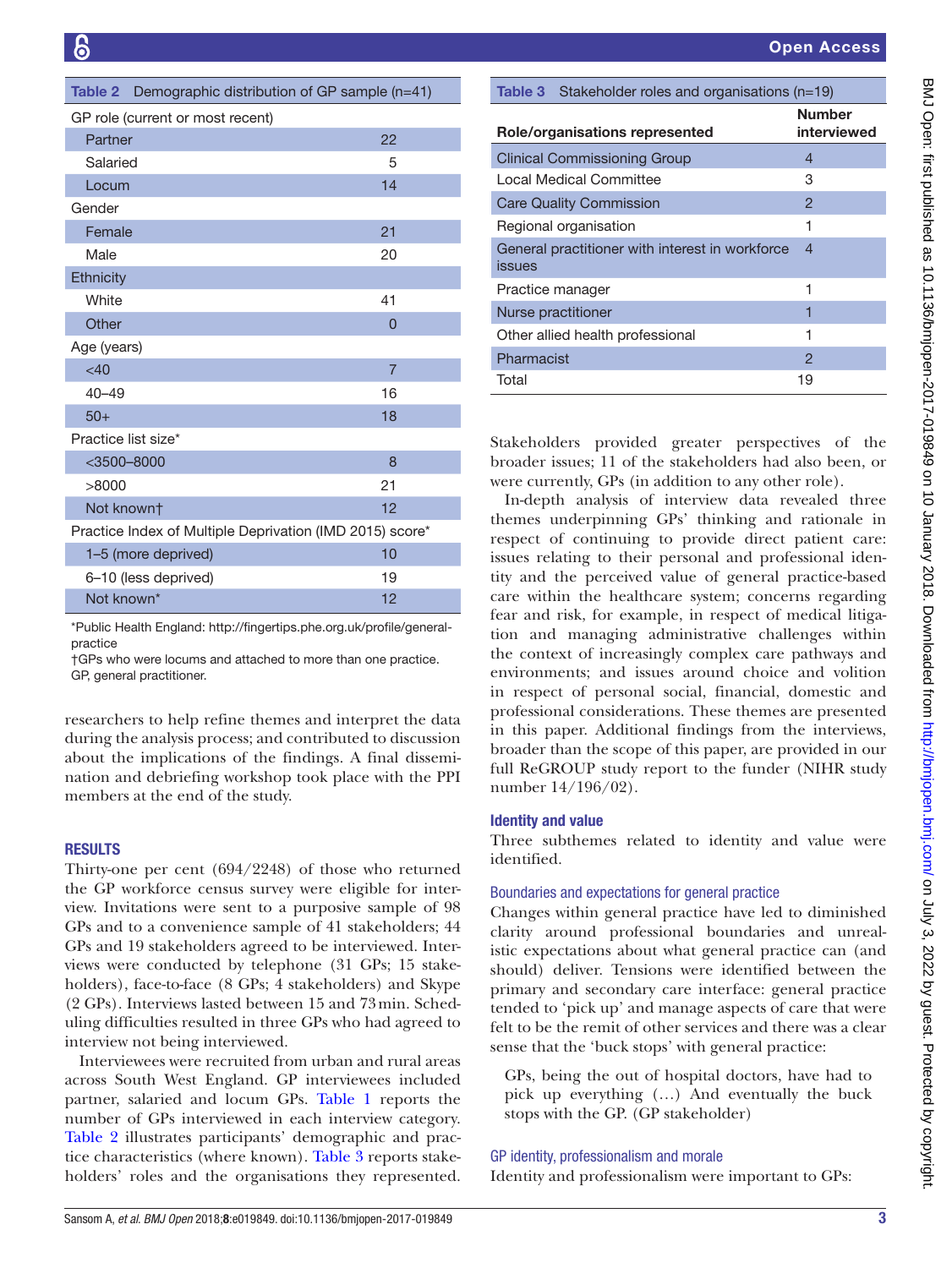# Open Access

…being a doctor, for me and I think for most of my colleagues is about professionalism (…) Don't need a carrot or a stick – just love the job. Just want to get on with it (…) they will miss us when we're gone. (GP partner, male, aged 50–59 years, retired)

However, many felt compromised in their ability to practise in their preferred ways (eg, in the length of time they were able to spend with patients) and this impacted negatively on morale, professionalism and identity. This was partly due to: unrealistic demands; concerns about complaints; targets and guidelines; complexity of cases and lack of time to address them; lack of continuity and loss of professional autonomy. GPs felt compromised in striking a balance between delivering high-quality care and doing this within the constraints and burdens they experienced:

I like to listen to people, I like to give people time, so I'm a very popular GP, but I'm quite a stressed GP in the NHS setting (GP locum, female, aged 30– 39 years, intending career break)

…to survive in today's NHS you have to be comfortable taking risks and cutting corners (CCG stakeholder)

# Being listened to and being valued

GPs expressed frustration over not feeling listened to. They felt strongly that the government had failed to listen to them, to general practice as a profession and to the British Medical Association, about the impending workforce crisis. This was mirrored in matters relating to organisational change and demands on the service.

Feeling valued on account of their work was important to GPs. However, they reported often feeling undervalued by the general public, the NHS, the media and the government:

I think most people, if you ask them why they do jobs, it's a complex mixture and a lot of it comes about being valued and appreciated. I mean, people always focus on incomes and things but, the more detailed the analysis is, it always comes back to things like being appreciated, feeling valued (GP partner, male, age 60+ years, intending retirement)

# Fear and risk

Fear and anxiety were experienced regarding different aspects of risk that had to be managed within the GP role. There was a general perception that GPs are good at managing clinical risk. However, risks were perceived to have increased in recent years, practice had changed to accommodate them and the risks were "not proportional to the rewards" (GP partner, male, age 30–39 years, intending career break). Three subthemes were identified.

# Risk to patient care and safety and fear of complaints and being sued

There were concerns about the safety of practice and the quality of care being delivered to patients:

…when repeat prescriptions came through to be re-authorised I would be checking through and making sure everything was up to date and everybody else (…) was just re-authorising it because they'd given up that aspect (…) of safety… (GP locum, female, aged 40–49 years, staying)

Risk was related to 'unmanageable' workloads, the complexity of cases, the large number of decisions that had to be made and the impact of cumulative decision-making throughout the day:

…you have to balance priorities and triage things and I think (…) the busier you get the more dangerous your decision-making becomes on that front and the riskier it can get (GP partner, female, aged 40–49 years, staying)

Fear of making mistakes and litigation influenced how medicine was being practised, with some GPs practising more defensively (eg, spending more time writing notes and choosing face-to-face rather than telephone consultations):

We don't really practice evidence-based medicine; we practice a sort of legal-based medicine (GP stakeholder)

Patients were perceived to have easy routes to complain about their GP/practice, but there was felt to be little support or recourse for GPs in actively managing those concerns. Defensive practice was also seen as a response to patient expectations with one GP feeling that "I'd better give this person what they want or they will complain" (salaried GP, male, aged 40–49 years, intending early leaver).

Where GPs had experienced complaints or being sued, they described the process as being drawn out and stressful. Complaints "wound the doctor severely (…). When you're kicked in the teeth like that, either by the government or the patient, it really hurts" (GP stakeholder).

# Risk to professional status and identity and to own health and well-being

Participants described GPs who they felt 'cut corners' and other GPs who did not. Both routes could potentially create a risk and be a threat to the professional status of the GP, their well-being and morale and the profession overall:

GPs tend go down one of two routes: they either- to cope with demand - start to cut corners (…) or (…) you over burden yourself and you won't cut corners (…) and that has its consequences at the end of the day (locum GP, male, aged 40–49 years, intending career break)

The consequences of experiencing ongoing fear and anxiety and of having to manage a range of risks, impacted negatively on GPs' own health and well-being.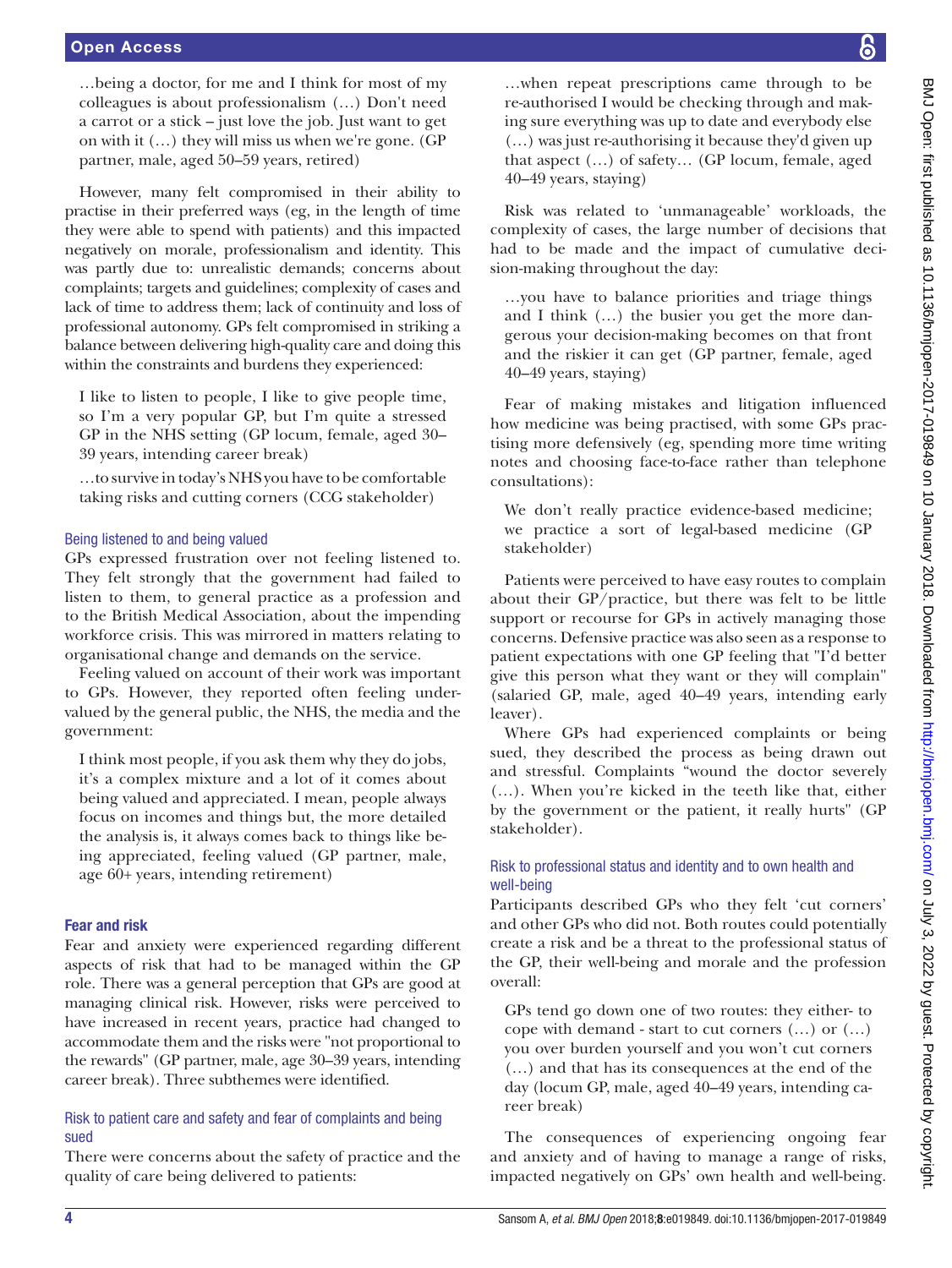Work pressures had led to GP colleagues taking sick leave; some participants had direct experience of their own work-related ill health:

I was just working at such a pace and I knew I was making myself ill (locum GP, female, aged 50–59 years, intending retirement)

The fear of becoming ill compounded the fear of making mistakes, creating a vicious circle:

You can't make yourself ill. If you make yourself ill, you're going to make mistakes anyway and no one wants that (GP partner, male, aged 30–39 years, intending career break)

Financial risk and uncertainty about the future of general practice

Financial investment in a practice was perceived to be a greater risk now than in previous times and this was both a burden of and a barrier to, investment. Buying into a practice could mean taking on the risk of personal debt and increased stress. GPs may have previously been willing to make a long-term financial investment in general practice, but other pressures on personal finances, uncertainty about the viability of long-term commitment and concerns about the future of general practice, meant that younger GPs (in particular) were now reluctant to invest:

…if I had been willing to take on the whole practice and just tough it out, there's a chance that in 20years I would have £800000 of equity in a building, but there is an equal chance I would burn out, be reported to the GMC, gone crazy… (GP partner, male, aged 30–39 years, intending career break)

Older GPs who had invested were experiencing stress and anxiety due to concerns about changes to practice mortgages, the threat of having to make staff redundant or practice closure and responsibilities arising from joint civil liability for a practice.

There was a pessimistic view of the future of the NHS and general practice:

There seems to be a lack of belief that the NHS will survive, let alone GPs part of it (CQC stakeholder)

Pessimism and uncertainty directly impacted on decisions about staying in or returning to direct patient care following a career break. One GP, on a career break at the time of the interview, saw the current workforce 'crisis' as a barrier to returning to practice:

…it feels like something in crisis and who wants to jump into that? (GP partner, male, aged 50–59 years, on career break)

There was frustration over a perceived lack of ability to determine the future of general practice and the lack of a unified model that could be implemented:

There is so much uncertainty and the biggest frustration of being a GP is that you're beholden to whatever the NHS England decision is, or whatever the Department of Health's decision is… (GP partner, male, aged 40–49 years, staying)

# Choice and volition

This theme concerned GPs' feelings about making their decisions to leave or to remain in direct patient care and the degree of choice they felt they actually had. Three subthemes were identified.

# Cumulation, compounding and combination of factors; decisions do not happen in isolation

A range of inter-related factors contributed to GPs' decision-making: factors relating to workload, their practice, their personal circumstances and the wider social context (eg, 'GP bashing' by the media). The accumulation and compounding of factors over a number of years could ultimately lead to decisions to leave or to reduce hours:

It's really like an insidious, drip drip drip thing really that's been happening for ten plus years, really. There's more and more and more things coming our way. (GP locum, male, aged 50–59 years, intending retirement)

For some GPs there had been a key tipping point for their decision making:

…everything happened at once: the menopause, the awful complaint (…) the locum work that I wasn't particularly enjoying (…) and I got to the stage of thinking, 'I don't have to do this. I'm not enjoying it. Why am I doing it? Let's just stop and see if I miss it.' (GP locum, female, aged 50–59 years, retired)

Individual career decisions could affect colleagues, peers, patients and the profession in general and this was taken into consideration by the GPs. For example, retiring early from a partner position when the practice was experiencing recruitment difficulties, or choosing to work part-time knowing that others would need to provide cover:

And if individual partners jumped ship, it was incredibly disruptive (…) Certainly, that had a knock-on effect, not just within the doctors who are the partners, but the wider staff, the nurses, the receptionists, everybody. And it was a less good place to come to work. (GP partner, male, aged 50–59 years, retired)

GPs were also mindful that a decision to remain could have a negative impact on others in the practice:

The worry is about being miserable around people who don't need misery (…) Like I say, sever the gangrenous limb and you save the patient! (…) the best thing you could do is leave so that actually you're not polluting in any way. (GP partner, male, aged 50– 59 years, intending retirement)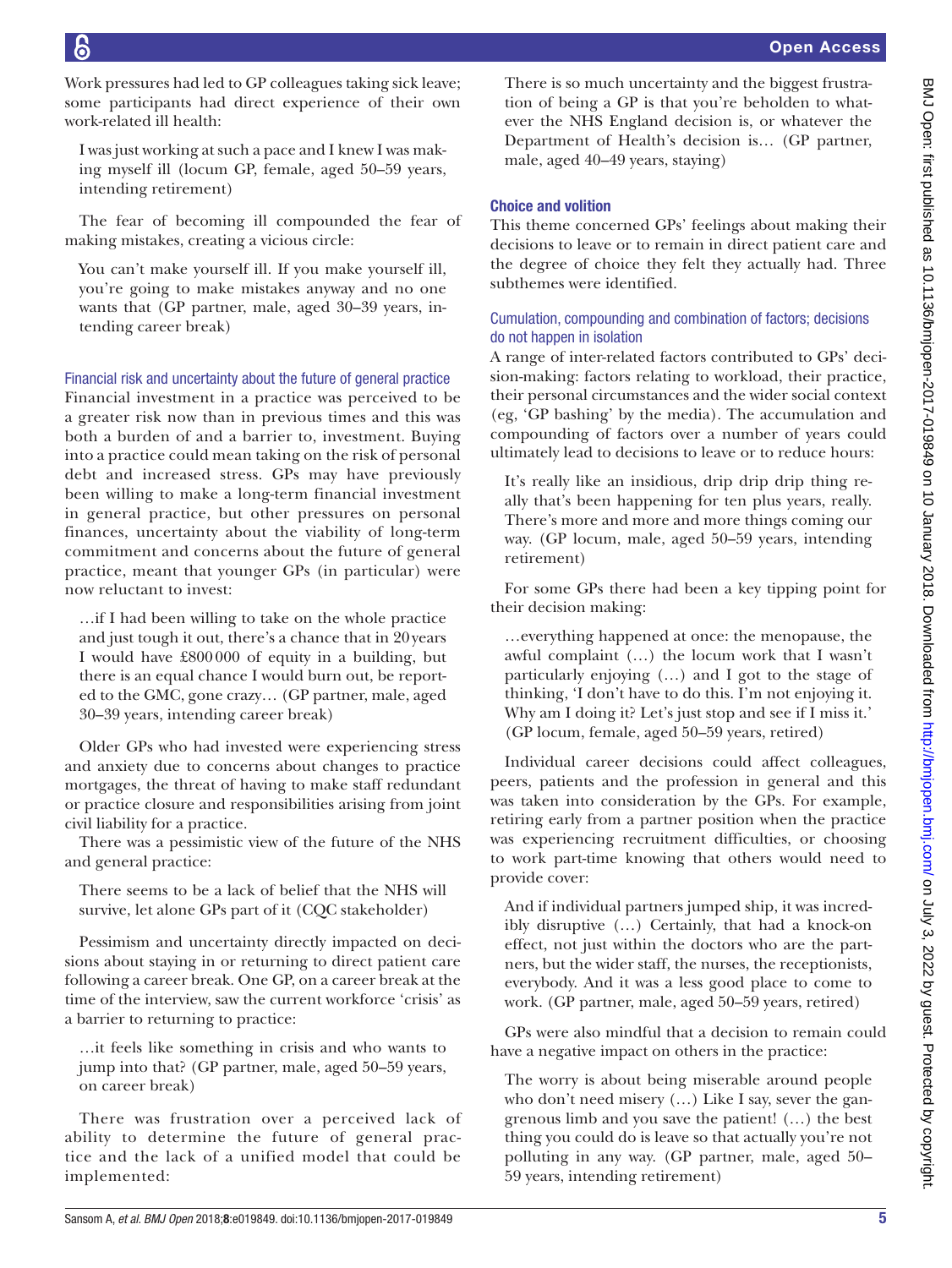#### GP resilience and the only route left

Interviewees felt that GPs' resilience had been eroded over recent years. This erosion was linked to loss of control:

…not feeling in control of where the money's coming from, not feeling in control of your future because if you're going to have contracts imposed on you by the government, you're not in control. So that's where I feel the loss of resilience is coming from… (Salaried GP, female, aged 40–49 years, staying)

A number of participants felt strongly that the solution to the current workforce crisis was not simply to make GPs more resilient but rather that the system they work in needs to be addressed:

If the purpose of resilience is to enable the same workforce to cope with every increasing demand, that's not on, we actually have to make the job doable. (GP stakeholder)

…these are people who are highly resilient already (…) the system is so cruel (…). You've got to make changes to the system. Just supporting people is the wrong approach. (GP locum, female, aged 40– 49 years, early leaver)

It was noted that stigma exists around GPs accessing help—particularly mental health support—and GPs expressed concerns about confidentiality. Concern was also highlighted over GPs exhausting all alternative routes and coping strategies (such as changing to parttime or portfolio working) and feeling that the only option they had left was to 'vote with their feet' and leave direct patient care:

I've just become more and more desperate (…) in past years I have just felt terribly angry with the way things are going and now I think, 'I can't actually do anything more about it'. And if I could do anything but vote with my feet, but ultimately it's the only vote which they're going to listen to. (GP partner, male, aged 50–59 years, intending retirement)

# **DISCUSSION**

Recent surveys suggest that approximately one in three GPs intend to leave direct patient care within  $5$ years. $4-8$ Our findings paint a complex and bleak picture of GPs' experiences and illustrate underlying factors that may be contributing to the large number of GPs leaving or considering leaving direct patient care. The Government has identified the need for an additional 5000 GPs by  $2020^{12}$  $2020^{12}$  $2020^{12}$  and retaining existing GPs in direct patient care is a critical issue because of the time lag before newly trained GPs start to practice. Concern has been raised that 'if general practice fails, the whole NHS fails'.<sup>[3](#page-6-2)</sup> Thus, there is an urgent need to better understand GPs' experiences and decision-making rationales to inform any

policies and strategies aimed at retaining them and also to contextualise any evaluations of the effects and impacts of new and existing policies and strategies.

Our previous pilot research with older GPs (aged 50–60 years) identified four key themes that highlighted individual and job-related factors associated with decisions about remaining in general practice: early retirement is a viable option for many GPs; GPs have employment options other than undertaking direct patient care; GPs report feeling they are doing an (almost) undoable job and GPs may have other aspirations that pull them away from direct patient care.<sup>15</sup> A study of younger GPs (aged <50 years) who had left direct patient care identified the changing role of general practice as key (including: organisational changes; clash of values; increased workload; negative media portrayal; workplace issues and lack of support).<sup>16</sup> Our synthesis of qualitative studies identified three central dynamics key to understanding the UK GP quitting behaviour: factors associated with low job satisfaction, high job satisfaction and those linked to the doctor-patient relationship[.17](#page-7-9) The current study explored how job-related and individual factors are experienced by GPs—their 'lived experience'. We sampled from a broad range of GPs and other primary care stakeholders and identified three central themes which underpin decision-making: identity and value, fear and risk and choice and volition.

Workplace theories and models provide insight into the significance of these findings. The Theory of Organisational Justice highlights the importance of feeling valued and treated fairly in the workplace.<sup>18</sup> GPs in our current study repeatedly described a perception of unfairness and feeling undervalued (often using colloquialisms such as 'GP bashing'). When Sutinen *et al* explored organisational fairness in hospital doctors they found an association between low organisational fairness and the risk of psychological distress.<sup>19</sup> Dollard and Bakker's theoretical model of Psychosocial Safety Climate highlights the need for policies, practices and procedures to protect workers' psychological health and safety.<sup>20</sup> Our interviewees identified organisational and cultural elements that were causing fear and anxiety and leading them to feel 'unsafe' in their role. Where perceived psychosocial safety is low, workers may experience long-term, high job demands and increased pressure to hide emotions, especially if worker concerns are not listened to. $20$  Not being listened to and stigma related to seeking support, were described by interviewees in our study. GPs in the current study talked about different routes they had taken to try and balance their personal resources with the demands of their role and, consequently, make their role in direct patient care more sustainable. However, the effectiveness and viability of these 'coping strategies' were not necessarily long-term. This could lead to increased risk of burnout, identified by Orton *et al* as prevalent in the UK GPs.<sup>21</sup> Emotional exhaustion (a signal of the development of burnout) can be common among GPs and is associated with older age, high workload, fear of medical errors and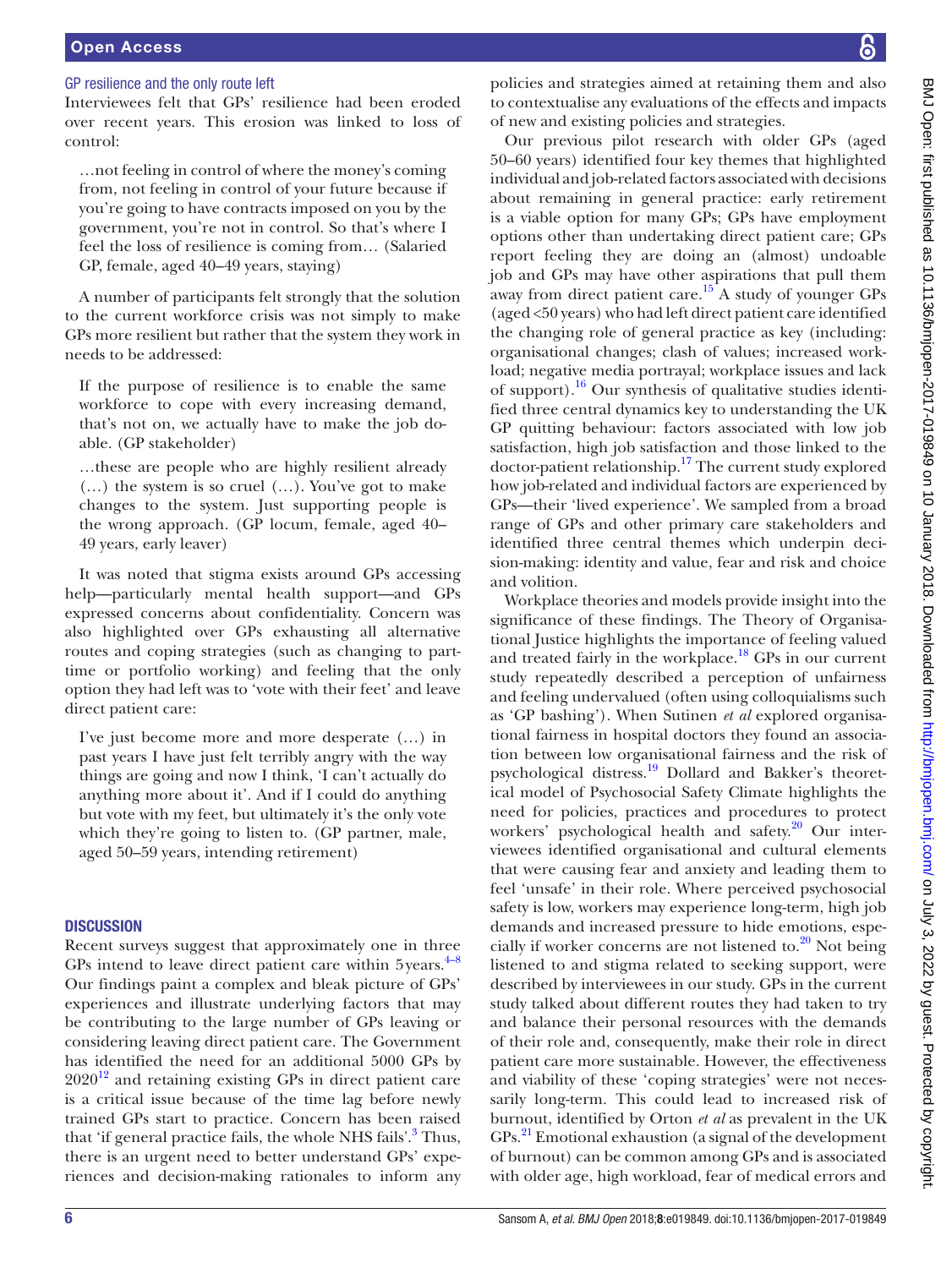feelings of isolation at work<sup>22</sup> (all factors described by GPs in the current study).

While the themes identified are not unique to GPs, they can be considered fundamental to the satisfaction and sustainability of the workforce and consequently need to be addressed. With 90% of all patient contacts taking place in primary care, $^{23}$  a failure to adequately address the GP workforce crisis will have profound ramifications across the NHS. Creating a fairer, safer and more supportive work environment will be fundamental to aiding retention and policies and strategies need to account for this.

## Strengths and weaknesses

The number of interviews conducted provided rich data and the opportunity to explore opinions and experiences with a range of GPs and stakeholders. A maximum variation sample was possible through use of the workforce census survey returns. Identification of stakeholders enabled us to approach participants across South West England, with a range of roles within key organisations.

PPI and project team discussion enabled modification of the original sample targets to ensure that we also captured the views and experiences of 'staying' GPs. The PPI group and GP representative, along with reflective practice incorporating interview field notes and researchers' memos, supported the analysis process.

GPs were self-selecting and represented mainly those indicating the intention to leave (or who had already left) direct patient care. We acknowledge the possibility that those GPs who did not respond to the survey or who were not available for interview may have reported different experiences. The vast majority of GPs eligible for interview were white; GPs from other ethnic groups were approached but none agreed to be interviewed.

## Patient and public involvement group discussion of findings

The group expressed understanding of the pressures that GPs can experience and noted the potential negative impact on patients when GPs were under pressure. There was agreement that more involvement and inclusion of patient participation groups (PPGs) could benefit GPs: positive interactions with patient representatives could help to reduce GP anxiety (eg, around fear of complaints). The PPI members also felt that there was a role for PPGs to support GPs: addressing patient demands and expectations and helping GPs to feel more valued. For PPGs to be of value to practices, it was noted that there is a need for practice staff and patient representatives to be perceived as 'on the same side' and for GPs and other non-clinical staff to trust PPG representatives as part of the practice team. This, in turn, could help the identification of models and examples of good practice that could then be shared by PPGs with other practices.

## **CONCLUSION**

There is a need to address GP retention in ways that take into account the lived experiences of GPs. The solutions to the present crisis in GP workforce capacity do not lie in short-term initiatives or attempts to boost GP resilience. Effective strategies will need to demonstrate understanding of the key role and value of general practice, to manage the risks inherent in providing general practice and to provide a range of viable ways in which GPs can continue to contribute their key role to the NHS patient care. Showing such commitment to GPs, as central providers of healthcare in the UK, may also prove to be a positive step in attracting new doctors into this clinical specialty.

Acknowledgements The authors are grateful to all of the GP and stakeholder participants who contributed interviews, to the PPI group chaired by JW who support the wider programme of work of which the qualitative interviews are a part, to AA, patient representative, to LS, GP representative and to other members of the study advisory group.

Contributors AS and RT contributed to the study design, data collection, analysis and writing of the paper. JLC and SGD contributed to study design, analysis and writing of the paper. SR, CS, AA, LS, EF, LL and JW contributed to the study design and writing of the paper. All authors read and approved the final paper. JLC is the guarantor of the paper.

Funding The project was funded by the National Institute for Health Research, Health Service and Delivery Research programme (project 14/196/02). The views and opinions expressed herein are those of the authors and do not necessarily reflect those of the Health Service and Delivery Research programme, the National Institute for Health Research, the National Health Service or the Department of Health. JW is generously supported by a Wellcome Trust Institutional Strategic Support Award (WT105618MA). SD's position is partially supported by the National Institute for Health Research (NIHR) Collaboration for Leadership in Applied Health Research and Care South West Peninsula at the Royal Devon and Exeter NHS Foundation Trust.

Competing interests All authors have completed the ICMJE uniform disclosure at www.icmje.org/coi\_disclosure.pdf and declare: financial support for the submitted work was received from the National Institute for Health Research (HS&DR); JW is supported by a Wellcome Trust Institutional Strategic Support Award; AA has received personal fees from Northern Eastern Western Devon CCG, Devon Local Medical Committee, British Medical Association, University of Exeter, SouthWest CLAHRC and NHS England Medical Directorate (South), outside of this work.

Ethics approval University of Exeter Medical School Research Ethics Committee (UEMS REC reference 15/11/085, 3 December 2015).

Provenance and peer review Not commissioned; externally peer reviewed.

Data sharing statement No additional data are available.

Open Access This is an Open Access article distributed in accordance with the terms of the Creative Commons Attribution (CC BY 4.0) license, which permits others to distribute, remix, adapt and build upon this work, for commercial use, provided the original work is properly cited. See: [http://creativecommons.org/](http://creativecommons.org/licenses/by/4.0/) [licenses/by/4.0/](http://creativecommons.org/licenses/by/4.0/)

© Article author(s) (or their employer(s) unless otherwise stated in the text of the article) 2018. All rights reserved. No commercial use is permitted unless otherwise expressly granted.

#### **REFERENCES**

- <span id="page-6-0"></span>1. Baird B, Charles A, Honeyman M, *et al*. *Understanding pressures in general practice*. London: King's Fund, 2016.
- 2. Dayan M, Arora S, Rosen R, *et al*. *Is general practice in crisis?*. London: Nuffield Trust, 2014.
- <span id="page-6-2"></span>3. Roland M, Everington S. Tackling the crisis in general practice. *[BMJ](http://dx.doi.org/10.1136/bmj.i942)* 2016;352:i942.
- <span id="page-6-1"></span>4. Fletcher E, Abel GA, Anderson R, *et al*. Quitting patient care and career break intentions among general practitioners in South West England: findings of a census survey of general practitioners. *[BMJ](http://dx.doi.org/10.1136/bmjopen-2017-015853)  [Open](http://dx.doi.org/10.1136/bmjopen-2017-015853)* 2017;7:e015853.